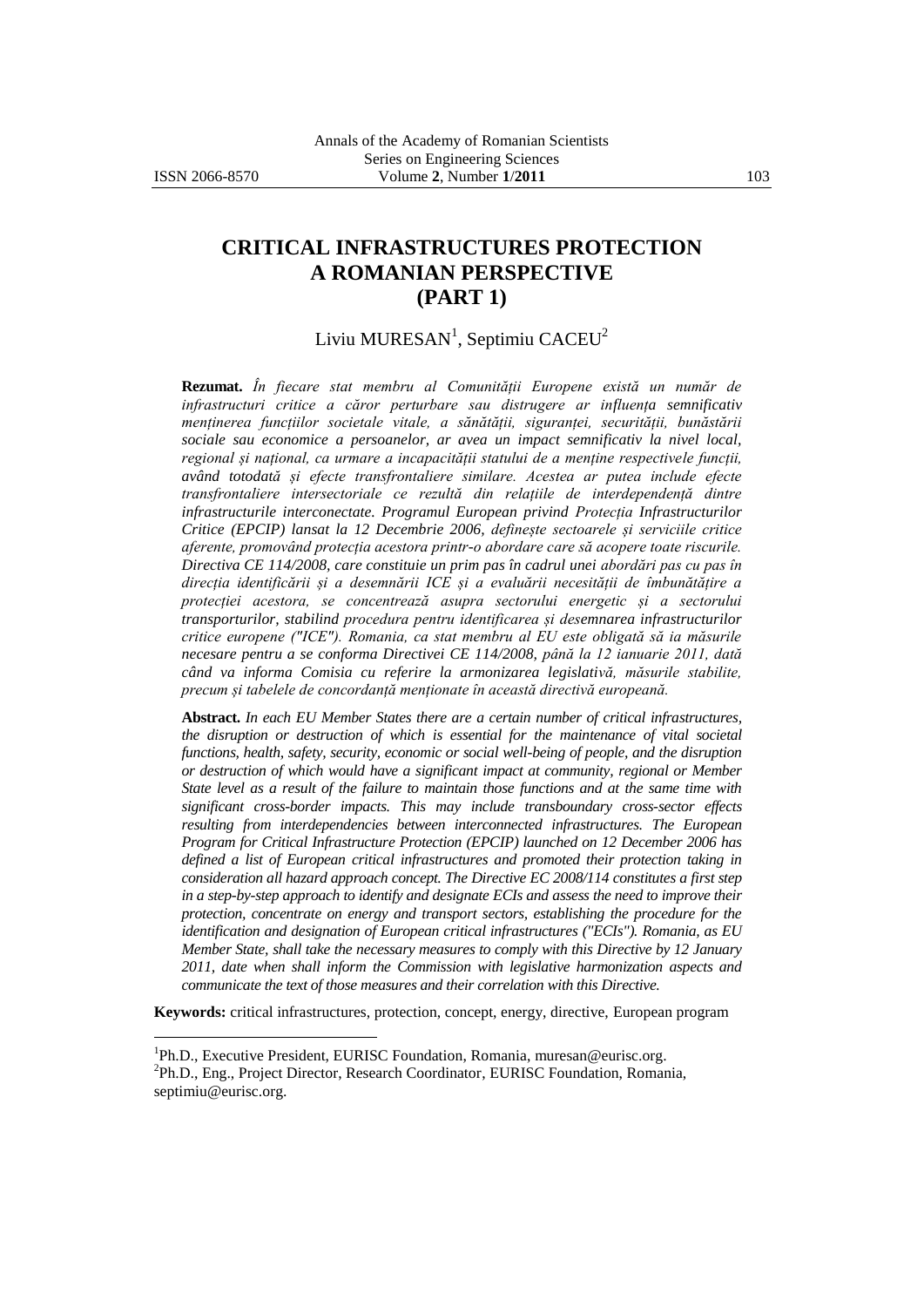#### **1. The Critical Infrastructure Concept**

Infrastructures are essential for economic prosperity, national security and the quality of life in any country. Securing the functioning of this infrastructure is thus a measure by which the society aims to secure its present and develop its future.

Infrastructures can be grouped into three large categories, depending on their location, role and importance for the stability and functioning of the society, as well as for the safety and security of systems:

- ordinary infrastructures;
- special infrastructures;
- critical infrastructures.

Ordinary infrastructures represent a structure, a frame, which enables the developing and functioning of the system. These infrastructures do not present special qualities beside those which justify their existence and presence within the frame of systems and processes.

A country, for example, will always have roads, railways, towns, schools, libraries etc. As time goes by, some of these may become special, or even critical, depending on the new role they may have, on the dynamic of their importance and other criteria. For example, towns which have airports, powerful communication centres, nuclear plants, rail way knots etc. can be part of special infrastructures and, under circumstances, even part of the critical ones.

The special infrastructures play a particular role in the functioning of systems and processes, ensuring those with enhanced efficiency, quality, comfort, performance. Generally, the special infrastructures are performance infrastructures. Some of those, especially the ones which through extension or transformation (modernisation) can have an important role in the stability and security of systems, can also be critical infrastructures.

Critical infrastructures are generally those on which depend the stability, safety and security of systems and processes. They can be part of the special infrastructure category. However, it is not mandatory that all infrastructures which are or can become at some point critical, be part of the category of special infrastructures.

Depending on the situation, other elements can also intervene and even some of the ordinary infrastructures – as for example country roads, irrigation systems etc. – become critical infrastructures. This leads to the conclusion that there is a flexibility criterion in the identification and evaluation of such structures.

The European Programme for Critical Infrastructure Protection proposed in 2006 this definition: "Critical infrastructures consist of those physical and information technology facilities, networks, services and assets which, if disrupted or destroyed,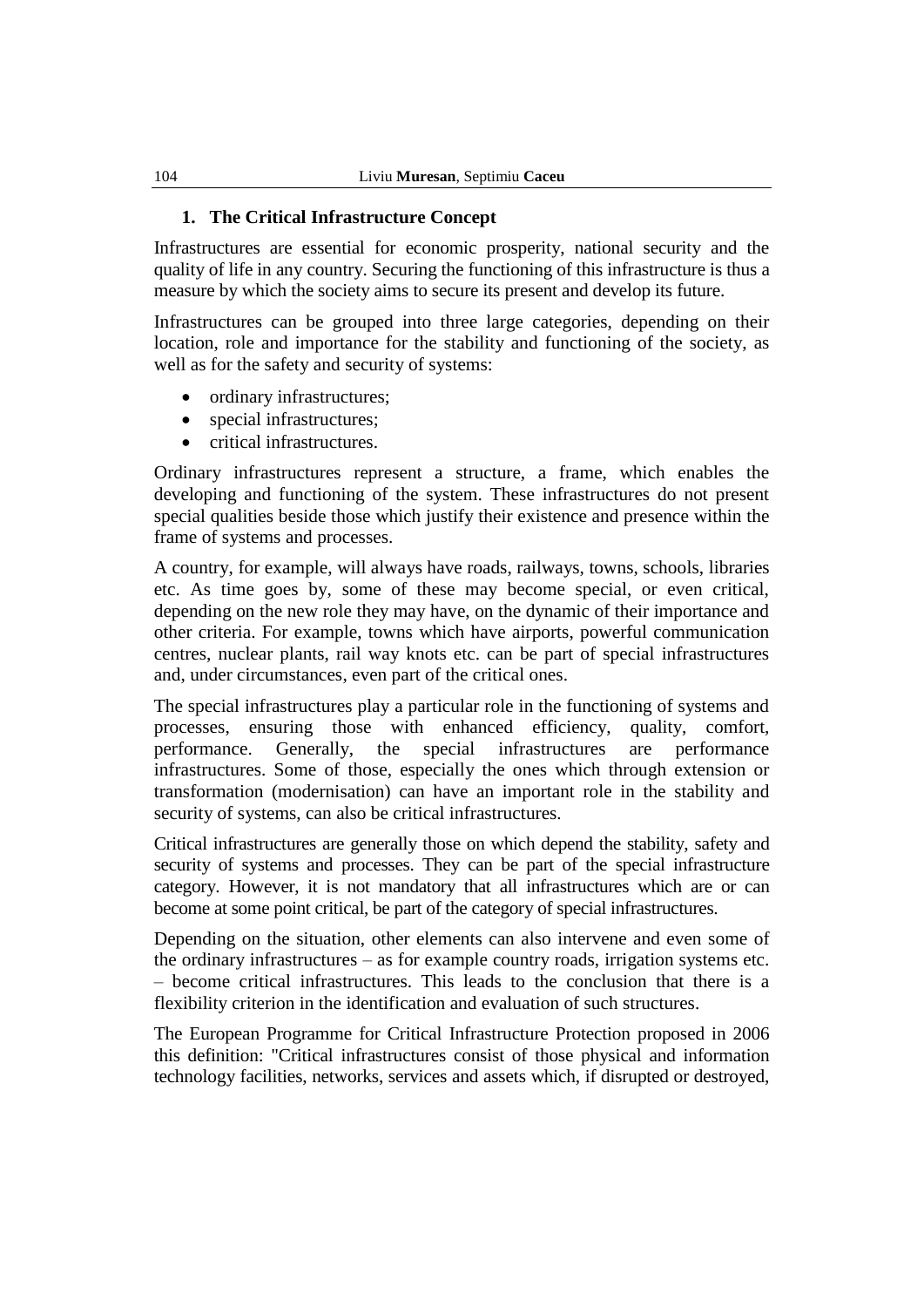would have a serious impact on the health, safety, security or economic well-being of citizens or the effective functioning of governments in the member states.

Infrastructures are accounted to be critical due to:

Singularity within the frame of infrastructures of a system or process;

 Vital importance as a material or virtual (net-like) support in the functioning of systems and the unfolding of processes (economic, social, political, military, informational, etc.);

 Important, non-replaceable role, which they play in the stability, reliability, safety, functionality and, especially in the security of systems;

• Increased vulnerability to direct threats, as well as to threats targeting the systems these infrastructures are part of;

 Special sensitivity in case of variation of the conditions and, especially in case of sudden changes of the situation.

The importance of critical infrastructures result also from the fact that they can be defined as being those industrial capabilities, services and facilities which, in case of interruption of their normal functioning, can affect human life, and, moreover, can harm or destroy human life. The protection of life and of the lifestyle of people envisages especially the preservation of the continuous functioning of these services and facilities.

The on-going increase of the complexity of processes and systems has led, inevitably, to the increase in the interdependence among the various categories of critical infrastructures. The existing global infrastructures are thus more and more dependent on high technology systems for the distribution of information, such as the Internet, without having a central administrative control and without a common security policy relative to the spreading of new types of threats.

In the same time, these infrastructures are more and more interdependent and dependent on each other in order to function properly. So, malfunction of one element can lead to disturbances in other critical infrastructures elements (cascade effect).

These modern infrastructures are based on the ability of interconnecting systems and networks and of offering global coverage for the transmission of information. The protection of systems and networks for the transmission of information requires new concepts and instruments for the behaviour analysis of these systems and of their impact on the infrastructures they are serving.

Identifying, optimizing and securing critical infrastructure is an undisputed concern, both for the managers of systems and processes, as well as for those aiming to attack, destabilize or destroy the systems and processes envisaged.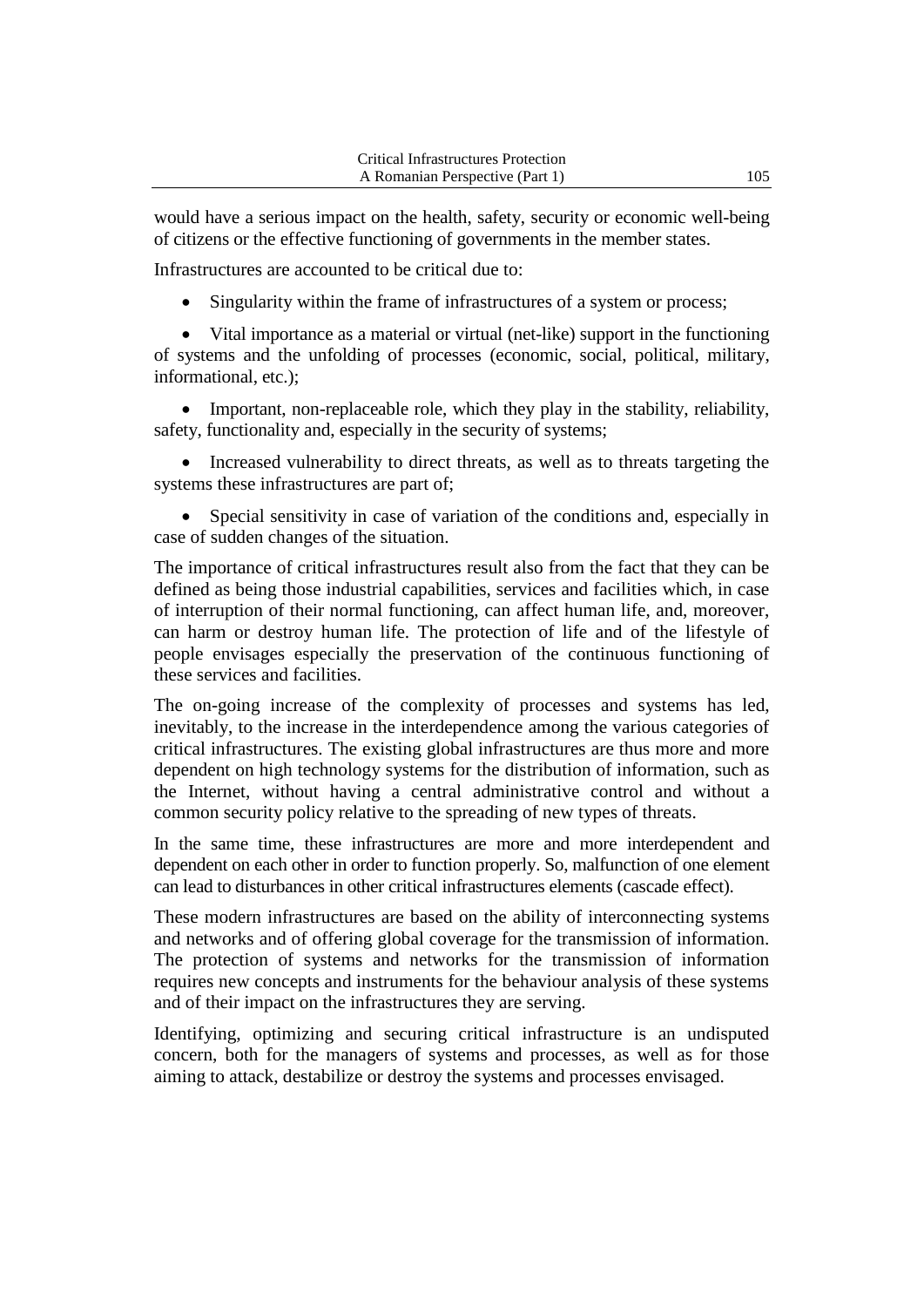Critical infrastructures are not and do not become critical only because of attacks, but also due to other causes, human, as well as technical, some of them difficult to be identified and analysed. Generally speaking, especially after the terrorist attacks of the 11th September 2001 on the World Trade Centre and Pentagon, it is considered that infrastructures are or can become critical due to terrorist attacks or other threats, especially asymmetrical ones.

This is only one aspect or criterion for the identification of critical infrastructures. However, there are also other criteria, which depend both on the stability and functioning of systems and processes, as well as on the interconnectivity of those with the exterior environment. In this context, the analysis of the critical infrastructures issues has to take into account all dimensions and implications of the systems' and processes' stability and functionality, as well as the causal interlinking that can generates or influence their dynamic.

The criteria used for such analysis is variable, even if their area of coverage could be the same. The predominant criteria for analysis, mentioned in the specialized literature are the following:

 Physical criterion, regarding the positioning within other infrastructures (size, spread, endurance, reliability etc.);

• Functional criterion, regarding the infrastructure's role (what exactly does it "do");

• Security criterion (what is its role for the overall safety and security of the system);

 Flexibility criterion (reflecting the dynamic and flexibility in defining infrastructures as critical; some of the ordinary infrastructures become under certain circumstances critical ones and vice-versa);

 Unpredictability criterion, (considering that some of the ordinary infrastructures can become suddenly critical infrastructures).

Critical infrastructures have at least three components of critical phases:

• Internal component, defined through the increase (either direct or induced) of infrastructure vulnerabilities with an important role in the functioning and security of the system;

 External component, referring to the exterior stability and functioning in relationship to the systems the infrastructure is integrated in or associated to;

• Interface component, defined through the multitude of neighbouring infrastructures, which do not belong to the system as such, but influence its stability, functioning and security.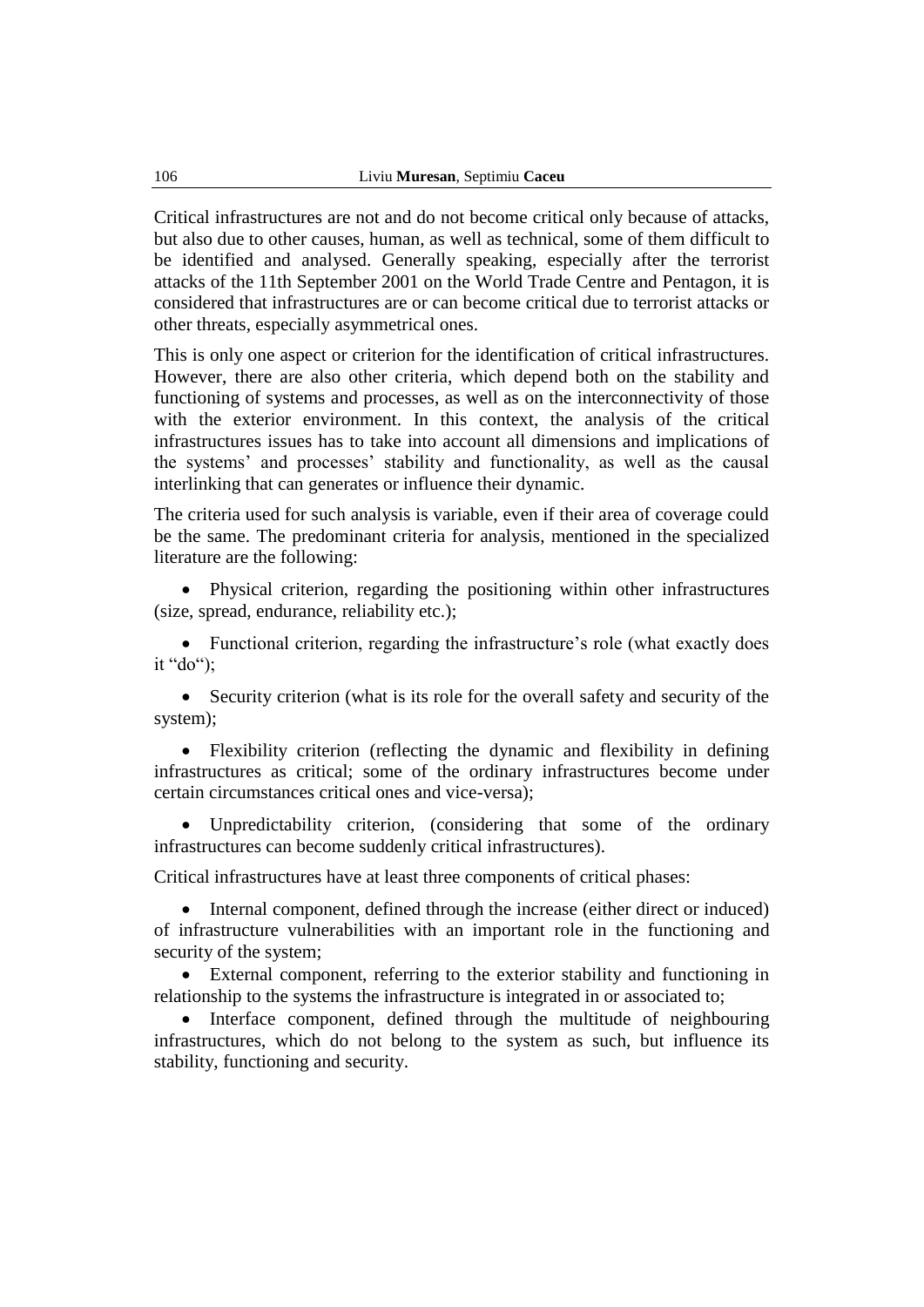#### **2. The geopolitics of critical infrastructures**

Besides to the classic civil protection concept, to forms of "physical protection" of citizens, and protection against imminent threats, new vulnerabilities have evolved in the modern, increasingly globalized societies.

Terrorist attacks on air, rail, underground, road means of transport or on key information systems have had an impact on government-level debates and on political and military decision-making, as well as on the documents and decisions issued after 11 September 2001.

Critical infrastructure protection can be approached from three angles:

a) Many of the currently operational critical infrastructure systems are the consequence of the Cold War both in the west and in the east (especially the communist system inheritance).

b) The prospect of new types of vulnerabilities, the preservation of key critical infrastructures operational, and the need for modernization require considerable financial support. Critical infrastructures in the spatial dimension had not suffered major events until the Tamil Tigers attacked a satellite. A three-week waves of massive cyber-attacks on the small Baltic country of Estonia, the first known incidence of such an assault on a state, was causing alarm across the European Union and NATO alliance, both structures examining the offensive, its implications and further required measures. Since the beginning of 2008, the submarine dimension has suffered several optical fibre cable cut-offs, thus affecting the Internet information transfer across the continents, with damages that has not been well quantified yet. The attacks on those cables highlighted the enormous amount of Internet traffic that uses the undersea cable system, which carries many times more traffic than the satellite system does

c) The possible start of a new Cold War, involving issues of energy security and information security, will have effects that can hardly be estimated at present. Both the United States and Russia have therefore taken due action, but the "play" has grown more complex due to the experience and importance of new actors coming from Asia region.

Following these new dimensions of risk and vulnerabilities we can speak about critical infrastructure geopolitics mainly in the sector of energy security, but new sectors, from critical infrastructures of water supply and food supply security could be added in the following years..

Given the circumstances, new developments may occur, each calling for a complex assessment of certain systems, or systems of systems, as well as for specific measures.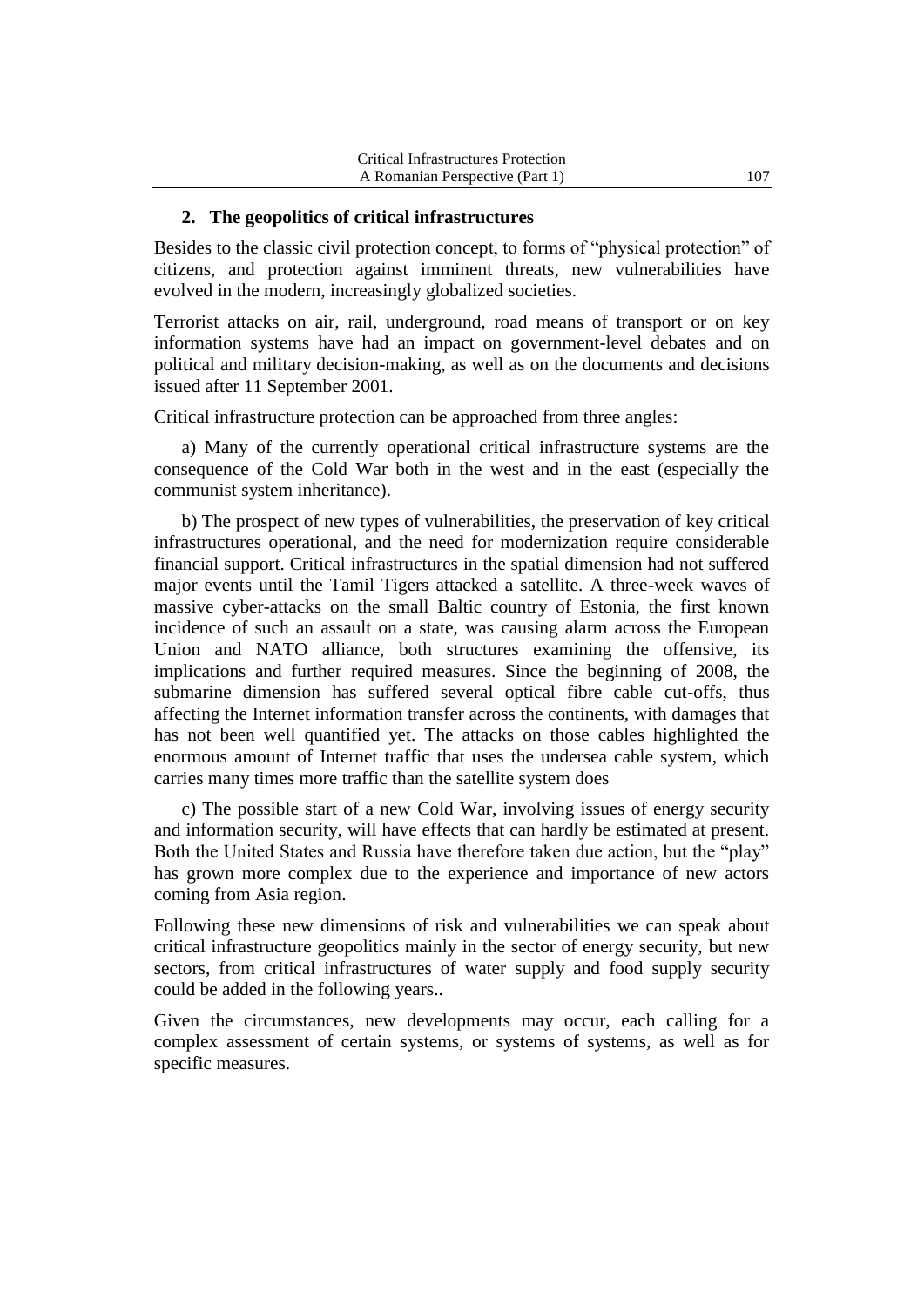*Firstly,* there is a need for developing the ability to forecast and interpret specific events that are going to take place or have already started. Natural hazards, man-made disasters, technical accidents, the intervention of an external criminal hand, of an "internal enemy", or a possible terrorist attack are rather hard to identify and determine in the early stage of a major event.

*Secondly***,** increasingly complex systems, the interdependence existing among various categories of critical infrastructures call for expert interdisciplinary training that includes both international experience and concrete aspects deriving from "lessons learned" from previous events.

Within this context, the top management of public and private enterprises must provide more time and resources (financial, human, and material) to the people responsible for the smooth functioning of the critical infrastructures existing on their premises, as well as of those connected to national and transnational networks.

At the same time, specific *"security culture"* action is needed to ensure a flow of correct, complete, and timely information not only for own employees, but also for the public opinion, and especially for the local communities where the institutions operate.

*Thirdly*, given the security environment dynamics, it is necessary to be aware of the new threats to date, and of the respective vulnerabilities for critical infrastructures. New vulnerabilities can thus appear for any critical infrastructure, but also for the "nodal points" where they are interconnected with local, national, and international networks.

*Fourthly,* based on objective prioritization, authorities should build a list of critical infrastructures, which require protection measures. Due to objective reasons, limited budgets, lack of qualified personnel, lack of specific protection technology, and lack of time to find solutions in complex situations, authorities cannot take extensive measures for the protection of all of critical infrastructures at the same level.

A choice among ordinary infrastructures and specific infrastructures can be made starting from the "history of events" reported at national level, international experience, specific classified information and alerts received from special services, et al.

*In the fifth place*, the decision of taking protection measures in a specific case is accounted for not only by technological considerations, but also by political, social, economic, and cultural implications. Smooth functioning or, conversely, malfunction in some critical infrastructures that directly affect the quality of life and the functioning of modern society (electricity, water supply, heating, transportation, health care, waste disposal, et al.), having a direct impact on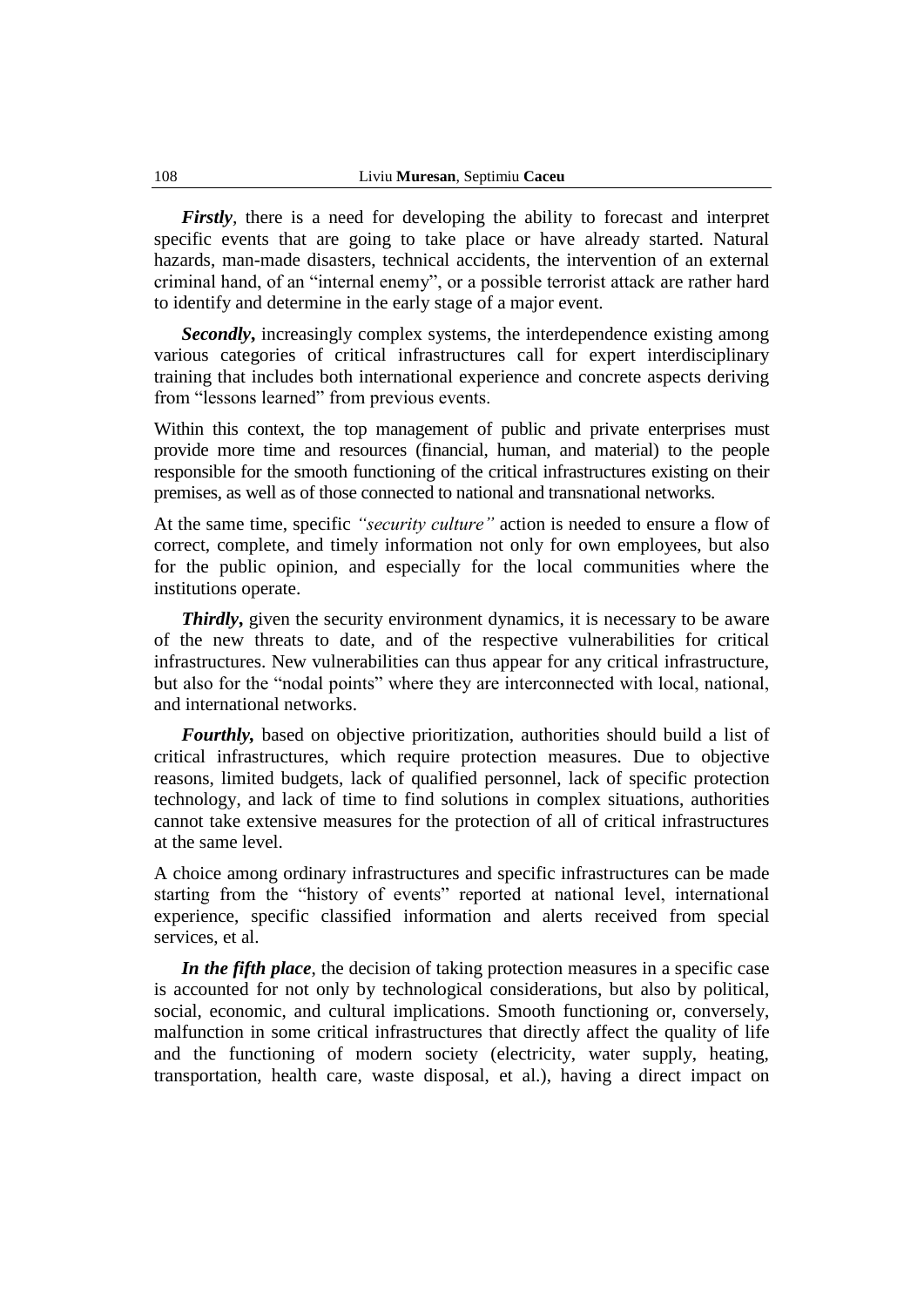| <b>Critical Infrastructures Protection</b> |     |
|--------------------------------------------|-----|
| A Romanian Perspective (Part 1)            | 109 |
|                                            |     |

citizens, can bear a high political cost. Therefore, political decision-makers will carefully monitor the reactions if such situations occur, particularly of those "charged with electoral potential".

*In the sixth place*, the authorities and the leadership of both the public and private sector fail to employ staff and provide all the resources in time, when it comes to highly specialized critical infrastructures such as the ones in the information systems sector. The training and the stability of highly qualified information specialists are challenges of all sectors with workforce mobility in a competition environment.

In this sector, specialists are "headhunted" by institutions in the national security sector, by the IT sector, by finance and banking institutions, by the national and multinational private sector or by international organisations.

The outsourcing of IT services to overseas companies can provide well-paid jobs with delocalization at distances of hundreds or thousands of kilometres.

*In the seventh place*, the central and local authorities must be aware of the need for the continuous assessment of the state of infrastructures, particularly of critical ones, and to set specific standards and clear responsibilities for their protection. Suitable legislation is needed to set responsibilities for the authorities, key institutions, to integrate their activities into a comprehensive civil protection concept, to train the personnel having special responsibilities, to integrate all into a coherent, flexible system, et al.

*In the eighth place,* the public-private partnership is mandatory for critical infrastructures, considering that the majority percentage is owned by the private sector in this domain.

Legislation must provide acknowledgement and regulations with respect to mutual rights and responsibilities. There is a need for a continuous dialogue on critical infrastructure issues between the authorities and the private sector. The dialogue must start during periods of normal conditions so that cooperation could function smoothly right from the beginning of an emergency or critical situation.

In this respect, authorities must identify incentives for a functional partnership, and at the same times apply sanctions when the usage of specific infrastructures is obstructed.

A special case is that of foreign companies or institutions operating on the national territory, either independent firms or multinationals.

*In the ninth place*, the responsibility for providing information regarding the location, physical state, and legal nature of key critical infrastructures rest with the national and local authorities. Even though critical infrastructure protection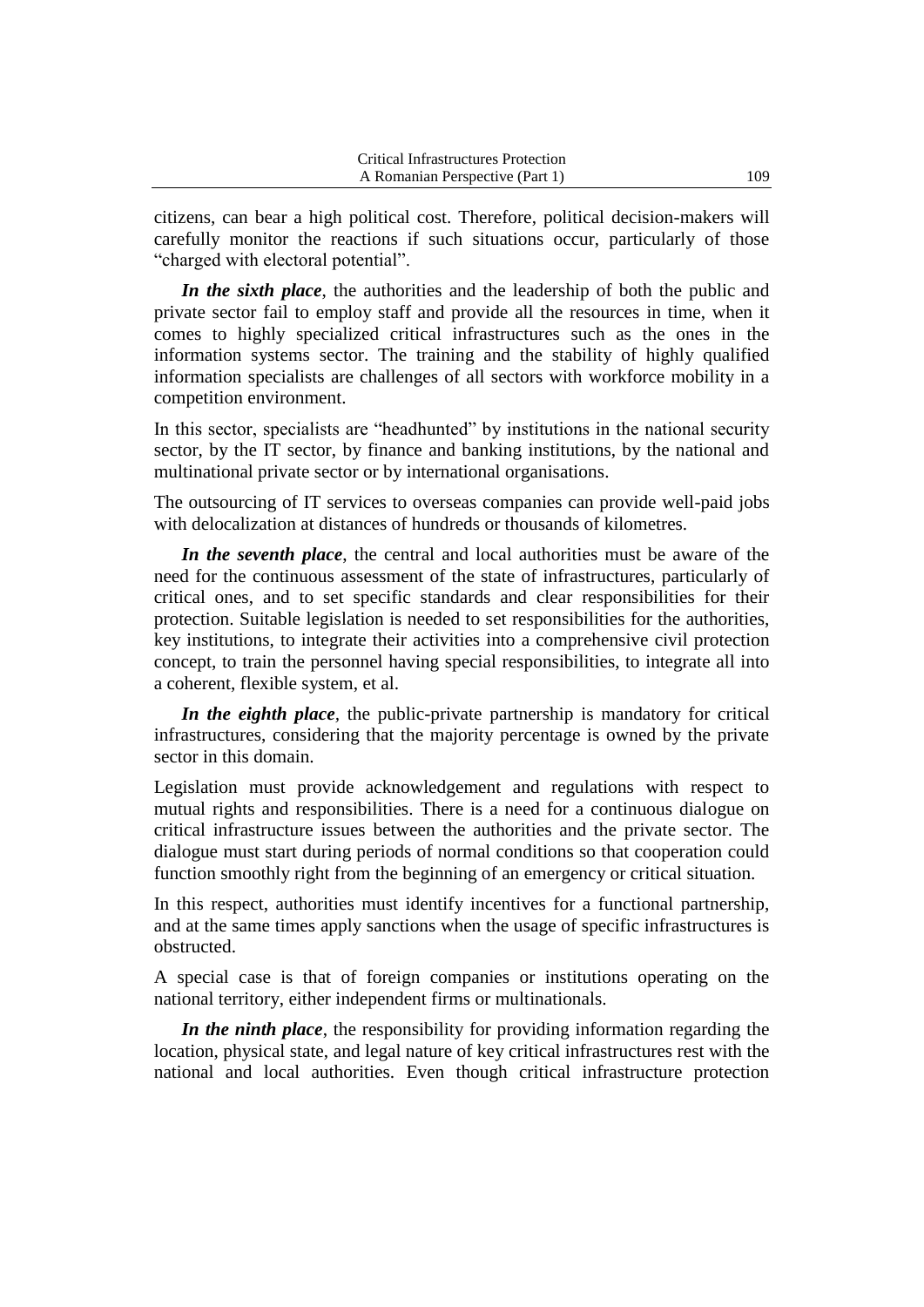necessarily requires restrictive information circulation, the national database must be designed and managed according to the national legislation, as well as the regulations and obligations that are incumbent on Romania as an EU and NATO member.

*Lastly, but at the same time first*, critical infrastructures and the need for their protection are key issues that must be included in strategies of national security, energy security, information security, food supply security, health security, transportation security, et al.

*A coherent national strategy of critical infrastructures*, integrated into the network of the above-mentioned strategies, *is a determining factor for a nation's resilience capability.*

Recent international security evolutions have shown a period of relatively high instability, probably followed by a period of instability "stabilization".

In this context, we consider that several issues such as critical infrastructures, their protection and resilience could contribute to security and stability. If we compare a critical infrastructure system with an articulate concrete block (used for river bank stabilization), several articulate concrete blocks can be seen as a system of systems that could break the current "instability waves".

Given the latest critical sectors evolutions and the increasing level of globalization, we could consider a new concept of successful critical infrastructure governance, with good prospects of national, European and international implementation.

### **3. Critical Infrastructure Protection – the Approach at European and Euro-Atlantic Level**

As natural disasters increase in amplitude and frequency, and as the terrorist phenomenon has an unprecedented scope, critical infrastructures require enhanced protection from threats and risks.

Because of that, governments worldwide show special concern for ensuring the security of the population and of the state authority.

In this sense, a first phase of the approach was to evaluate the vulnerabilities and the impact on society in case of infrastructure and services dysfunction.

In the last years, numerous states took robust actions in view of establishing a common language and way of action for the protection of objectives considered to be critical infrastructures.

The European states have generally included in the critical objectives category: telecommunications, water and energy sources, the distribution networks, the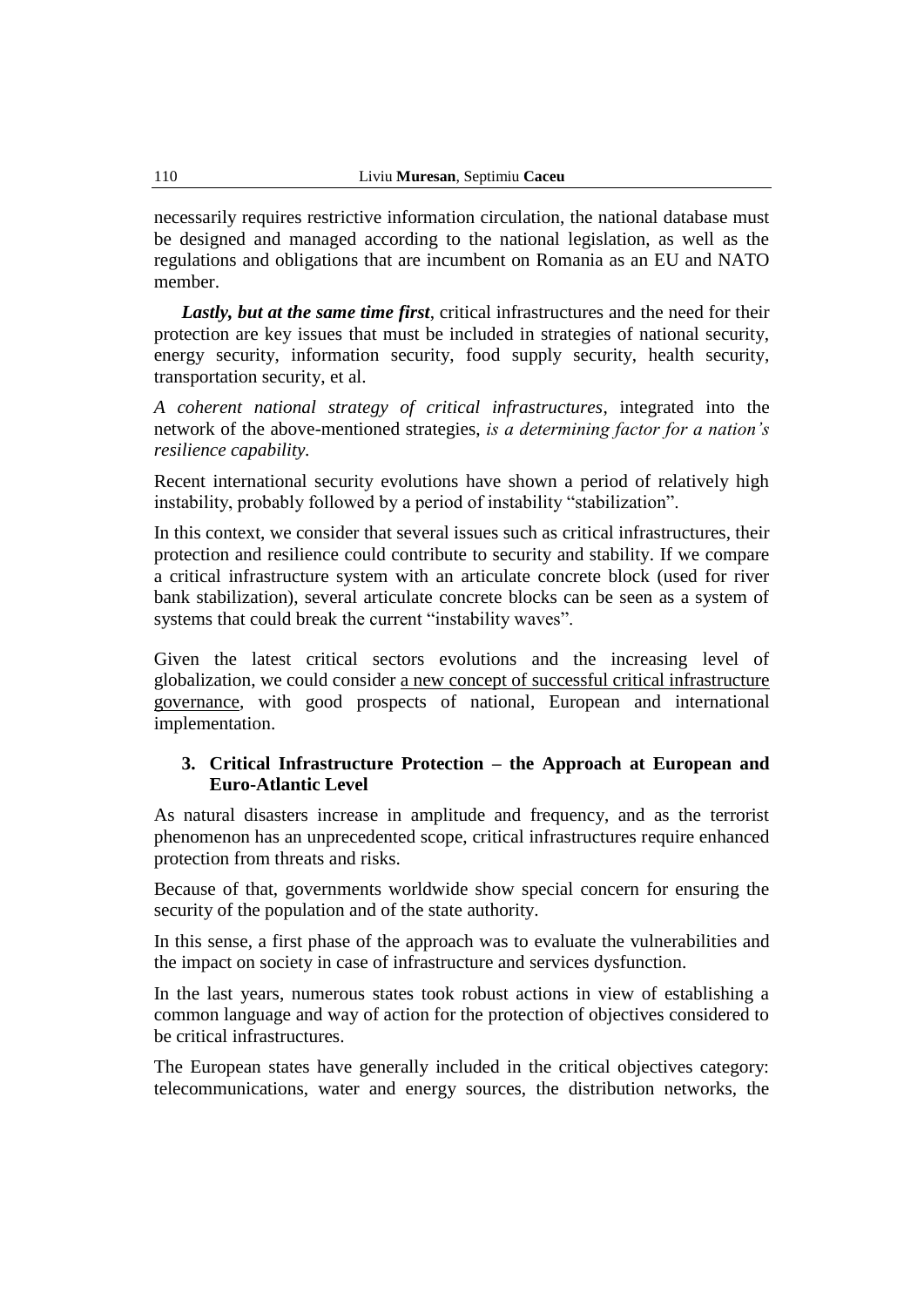production and distribution of food, the health institutions, the transport systems, the financial and banking systems, the defence and public order institutions (army, gendarmerie and police).

In this sense, a critical infrastructure represents a material good or a complex objective which is vital for the overall functioning of the economy and society and is usually interconnected to other infrastructures.

The protection of a critical infrastructure results from the complex of measures taken for the prevention and mitigation of the risks related to the stopping or destruction of an infrastructure – which would through the interruption of its functioning affect other economic processes, would make victims or would have a major impact on the good governance and the morale of the population.

National and international security depends to a very large extent on the critical infrastructures of society. But those are more and more vulnerable in the face of the more and more sophisticated means used for attacking them. The specialized literature encompasses a wide range of topics related to the protection of critical infrastructures.

In the analysis of this topic, two axioms are accepted:

 it is practically impossible to ensure 100% protection of a critical infrastructure;

there are no unique or universal solutions for solving this problem.

There are several different ways suggested for approaching the protection of critical infrastructures:

 the protection of critical informational infrastructures, which takes into account only the security of IT connections and of the protection solutions thereof, the physical protection competencies of the other infrastructures being dissipated among different state and private organisations;

 All stakeholders should promote measures in order to ensure the uninterrupted functioning of the IT nets and of the physical elements of critical infrastructures. In many European states, the physical protection represents a component of the national civil protection system.

 Closer cooperation between the public and private sectors should be promoted to ensure the highest possible protection of the critical infrastructures, taking in consideration a new model of approach, generically called "all hazards approach" (taking all risks into account);

 All parts involved should establish a minimum mandatory system for the protection of the governing system and certain, vital state organisms. Analysts are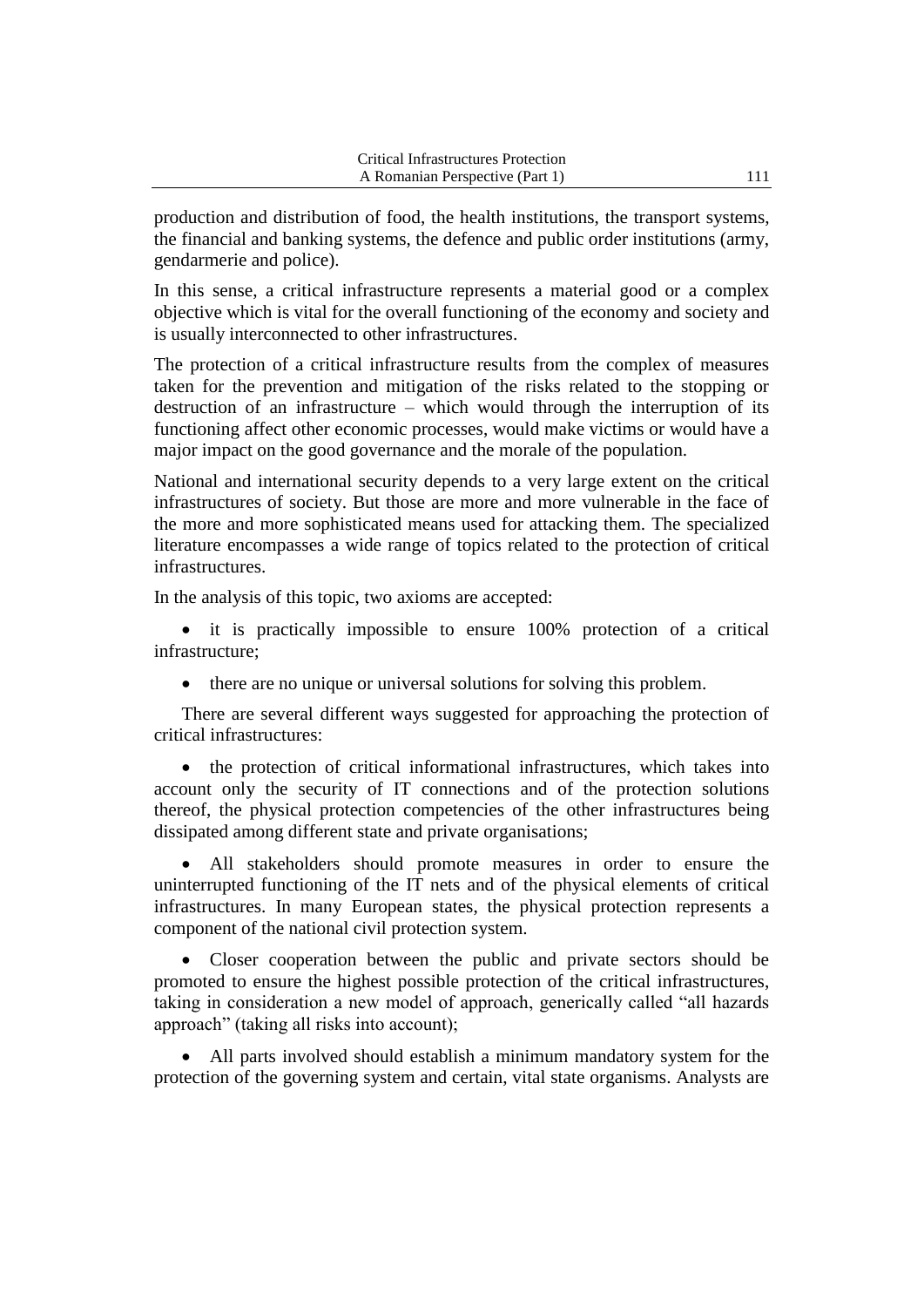lately paying enhanced attention to organized cybernetic attacks, capable of destabilizing the national infrastructure, the economy or even all components of the national security. The technical complexity required for such an attack is rather high and partly explains why no such attacks have been recorded so far. There were cases where attackers exploited some vulnerability and demonstrated that they have even bigger destructive capabilities.

In peace time, interested persons or organisations can initiate sabotage actions on the state institutions, scientific research centres, private companies and other strategic objectives. In a scenario of confrontations, there is the possibility of preparing the ground for attacking within the cyber space, through mapping the information systems of the state, identifying the main targets and placing hidden entry points or other means of access within the national infrastructure.

During times of crises or war, adversaries can try to intimidate or block national political leaders' freedom of action, by attacking the critical infrastructures and the basic functions of the economy or by eroding public trust in the governing or informational systems. Cyber-attacks on the information networks of any country can have serious consequences, such as the interruption of the functioning of key components, causing losses of material and intellectual property or even of human lives.

### **4. European Critical Infrastructures**

The actions mentioned earlier lead to the fact that a process was started at European Commission level, for the developing of normative proposals in the field of Critical Infrastructure Protection. These projects were finalised and presented to the European Parliament, some of them started in 2005 and the rest of the documents in December 2006.

The documents are currently being debated and the European Parliament will endorse the legislation, norms and recommendations, which shall define the critical infrastructures of European interest and regulate the measures for their protection in the context in which each Member state will be required to define and develop specific internal measures, taking especially into consideration the structures defined as vital at European level.

Up to the present moment, several counties - Austria, France, Germany, Great Britain, Italy, Norway, Sweden, Switzerland, and Spain have created specific organisms, have developed methodologies, and have allocated substantial funds for the protection of the infrastructures they defined as critical.

The European Council, at its June 2004 meeting, has required the European Commission and the High Representative to develop a global strategy regarding the consolidation of critical infrastructures and their protection.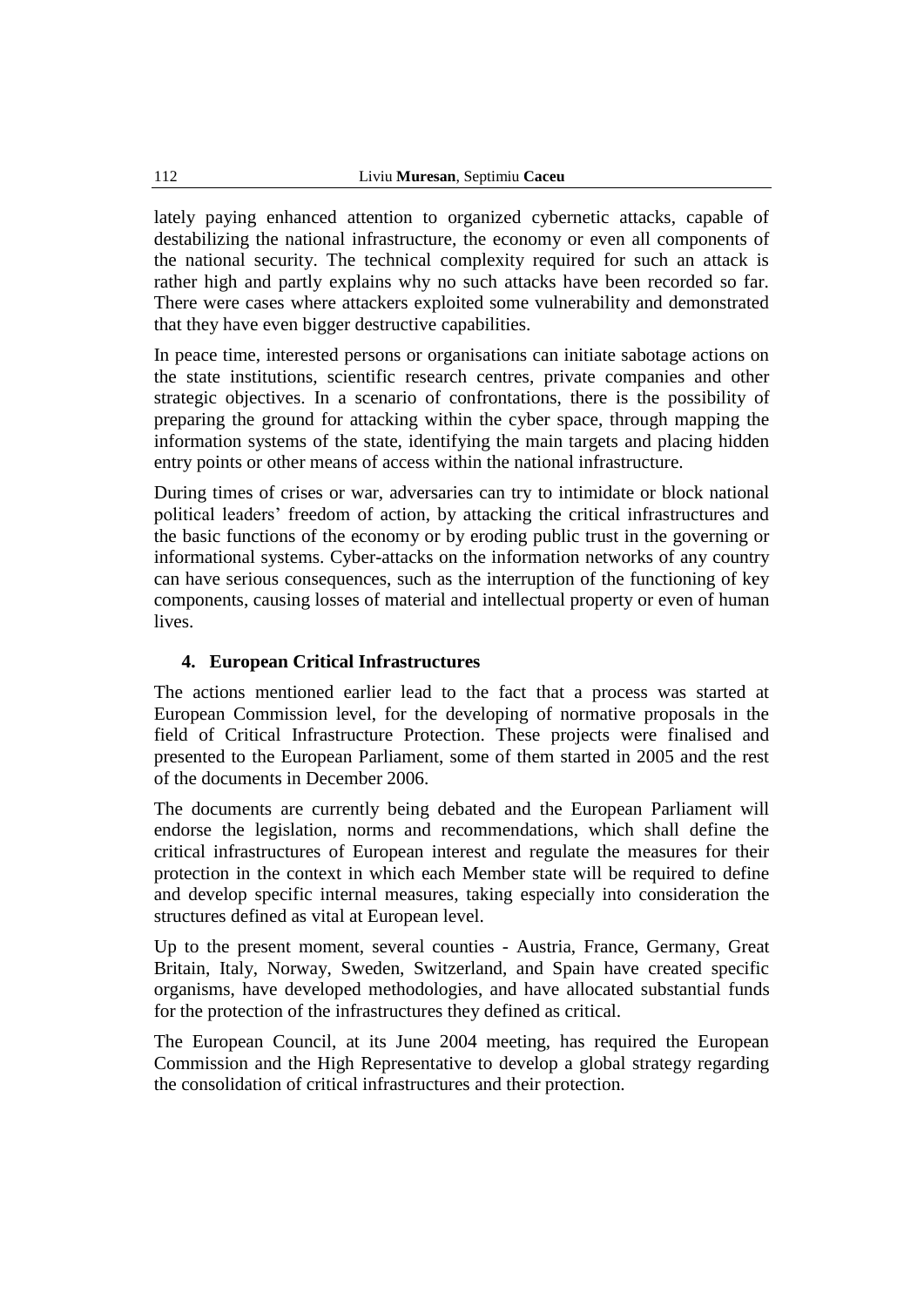Especially after the dramatic events of  $11<sup>th</sup>$  September 2001 in the Unites States and 11th of March 2004 in Madrid, but also on 7th July 2005 in London, the risks associated to terrorist attacks on European infrastructures rose. The consequences of such attacks are considered to be variable.

It is being estimated that a cyber-attack would make few or no human victims as direct consequence, but could lead to the interruption of the functioning of the vital infrastructures. For example, a cyber-attack against the transmission networks would lead to the interruption of telephonic conversations, data transmissions, television and radio. Until the damage will be recovered, serious consequences can occur as a result the chain-like propagation of unpredictable events due to the social impact caused especially through the psychological effect on the population and the major effects on the governing act on local and state level.

There is however also another perspective regarding the attacks on the critical infrastructures. An attack on the command-and-control systems of chemical installations or of the transport and distribution networks for electrical energy, gas and oil products could cause many victims and significant material damage. Even more, due to the interdependence of interconnected systems, the effects could multiply and unfold in a chain reaction.

An attack on the electricity networks could have very big effects, both in terms of the functioning of industrial installations, computer networks, banking sector, communication networks etc. but - where there are no own electric energy sources - also on the vital medical equipment used for the patients undergoing surgery or under monitored control.

Long lasting electricity interruptions in large areas in North America and Europe pointed once again that infrastructures in the field of energy are especially critical and vulnerable.

According to definition mentioned by "*The Council Directive 2008/114/EC of 8 December 2008 on the identification and designation of European critical infrastructures and the assessment of the need to improve their protection*", Critical Infrastructures are: *"an asset, system or part thereof located in Member States which is essential for the maintenance of vital societal functions, health, safety, security, economic or social well-being of people, and the disruption or destruction of which would have a significant impact in a Member State as a result of the failure to maintain those functions."*

The same document, define *"European critical infrastructure"* or *"ECI"* as critical infrastructure located in Member States the disruption or destruction of which *would have a significant impact on at least two Member States.* The significance of the impact shall be assessed in terms of cross-cutting criteria. This includes effects resulting from cross-sector dependencies on other types of infrastructure.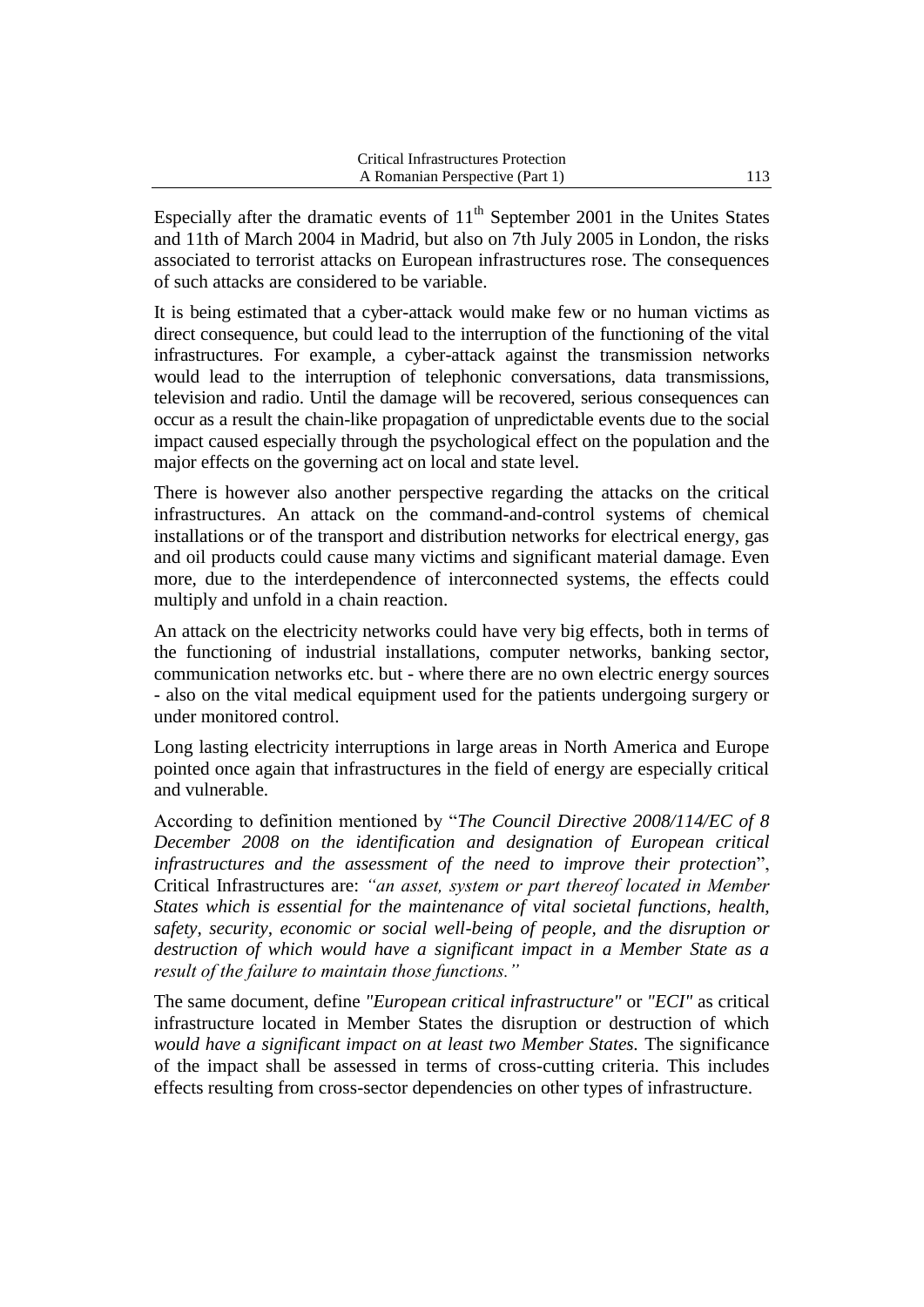According to the documents of the European Commission, critical infrastructures include:

• Installations and networks in the energy sector (especially the installations for producing electricity, oil and gas, installations for storage and refineries, transport and distribution systems);

 Communication and information (telecommunications, radio transmission systems, programs, the information materials and networks, including the Internet etc.);

• Finance (the banking sector, the stock market and the investments);

 Health care sector (hospitals, care equipments for patients and blood banks, pharmaceutics laboratories and products, emergency services, searching and saving services);

 Food sector (security, production means, distribution and agro-alimentary industry);

Water supply (reserves, storage, treatment and distribution systems);

 Transport (airports, ports, rail ways, mass transit networks, traffic control systems);

• Production, storage and transport of dangerous substances (chemical, biological, radiological and nuclear materials);

 Administration (basic services, installations, information networks, assets, important places, national monuments). Those infrastructures belong to the public or private sector. This is why, in the conception of the European Commission, the public authority has to take the responsibility for consolidating and protecting these infrastructures.

To this, modern communication networks are added, including the Internet, the computer networks and the radio navigation through satellite.

Due to interconnections and inter-conditioning, an attack on one critical infrastructure can have an effect, as *"domino effect"* on other critical infrastructures, amplifying, sometimes dramatically, the consequences.

This interdependence brings about a significant rising of the vulnerabilities of the entire system and of all critical infrastructures. Therefore, it is highly possible, that paradoxically, in parallel to the process of European integration, the number of critical infrastructures rises. This is yet another very important conclusion for the analysis of critical infrastructures, with all their vulnerabilities and the threats they are facing continuous proliferation.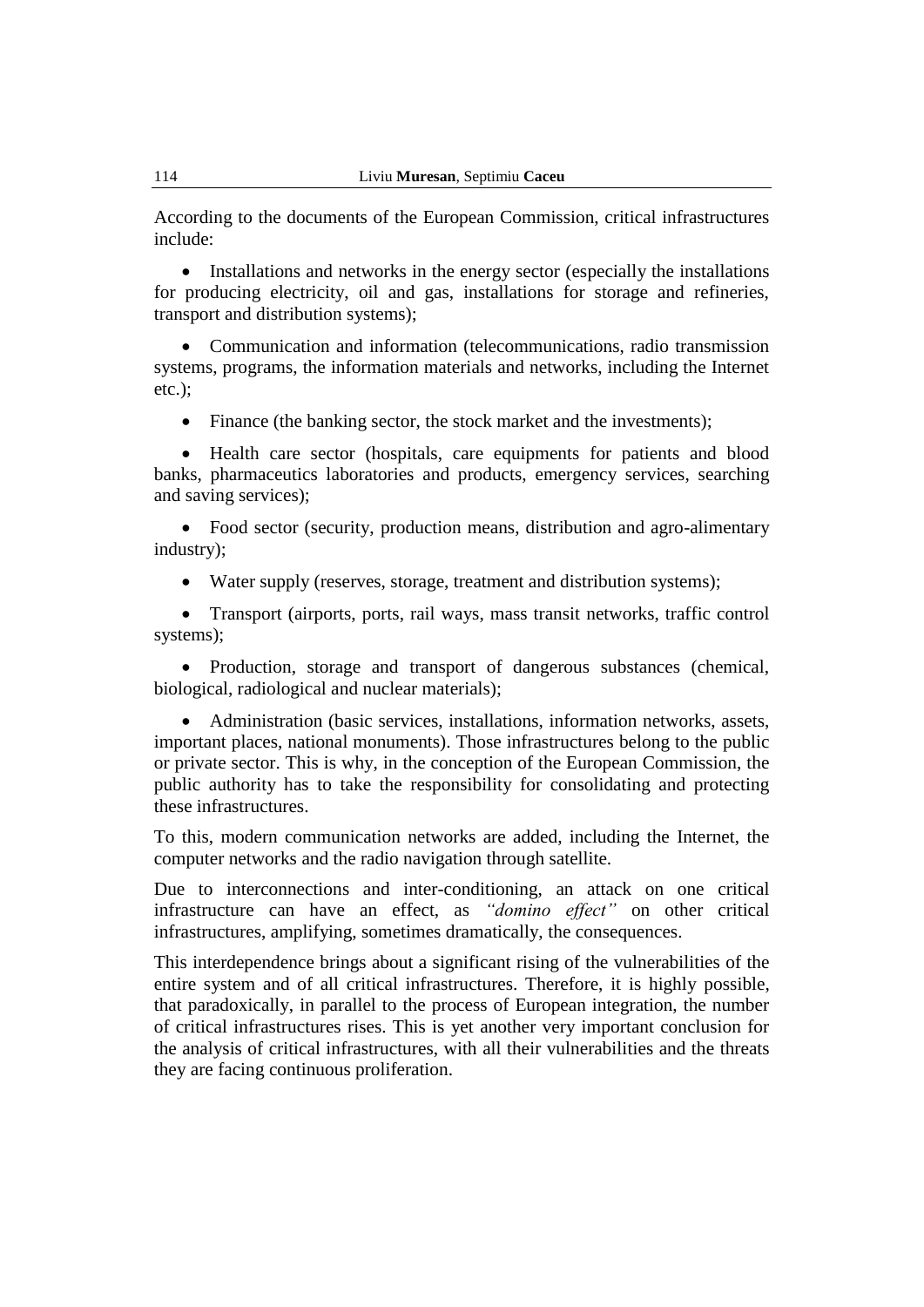However, the critical infrastructures know a certain dynamic, some can become critical, others, protected adequately, can exit this category.

The European Commission suggests three essential criteria for the identification of potentially critical infrastructures:

 *Extent or surface*. The deterioration of the critical infrastructure is evaluated depending on the geographical region which would suffer consequences; the international, national, regional/ territorial or local dimension;

 *The degree of seriousness*. The incidence or degradation can be null, minimal, moderate or high. The main criteria for the evaluation of the degree of seriousness: economic incidence, incidence on the public, incidence on the environment, dependence, political incidence;

 *Effect in time*. This criterion shows the moment in which the degrading of the infrastructure can have a major incidence or a serious effect – immediately, after 24-48 hours, in a week or within a longer period of time.

It is the duty of every state that it identifies through the governmental structures the critical infrastructures on its territory. However, the European states are not alone, isolated, but in extremely tightly knit, complex relationships. The absolute independence concept has disappeared a long time ago. Europe becomes more and more interdependent and responsible for everything which is going on, not only in international relations, but also on the territory of each state.

This is why the process of identifying, analysing, evaluating and securing (protecting) critical infrastructures cannot be fragmented, and, even less, isolated. If a single state does not comply with its obligations to identify, the critical infrastructures on its territory, and to take the necessary measures for the mitigation of their vulnerabilities, for countering the threats and ensuring the necessary protection and security standards, the effects will be felt, one way or another, by all the other states. In other words, the responsibility for identifying, evaluating, protecting and securing critical infrastructures becomes in the context of increased interdependency and the proliferation of threats, a vital aspect for the good functioning of human society. This is another important conclusion for the management of critical infrastructure security.

The international dimension of this responsibility resides in the following reality:

 Most of critical infrastructures, or those that can become critical, outreaches the geographical area of one state;

 The increase of the vulnerabilities of critical infrastructures of one state determines, one way or another, the raising of vulnerabilities of all infrastructures in the area and/or network;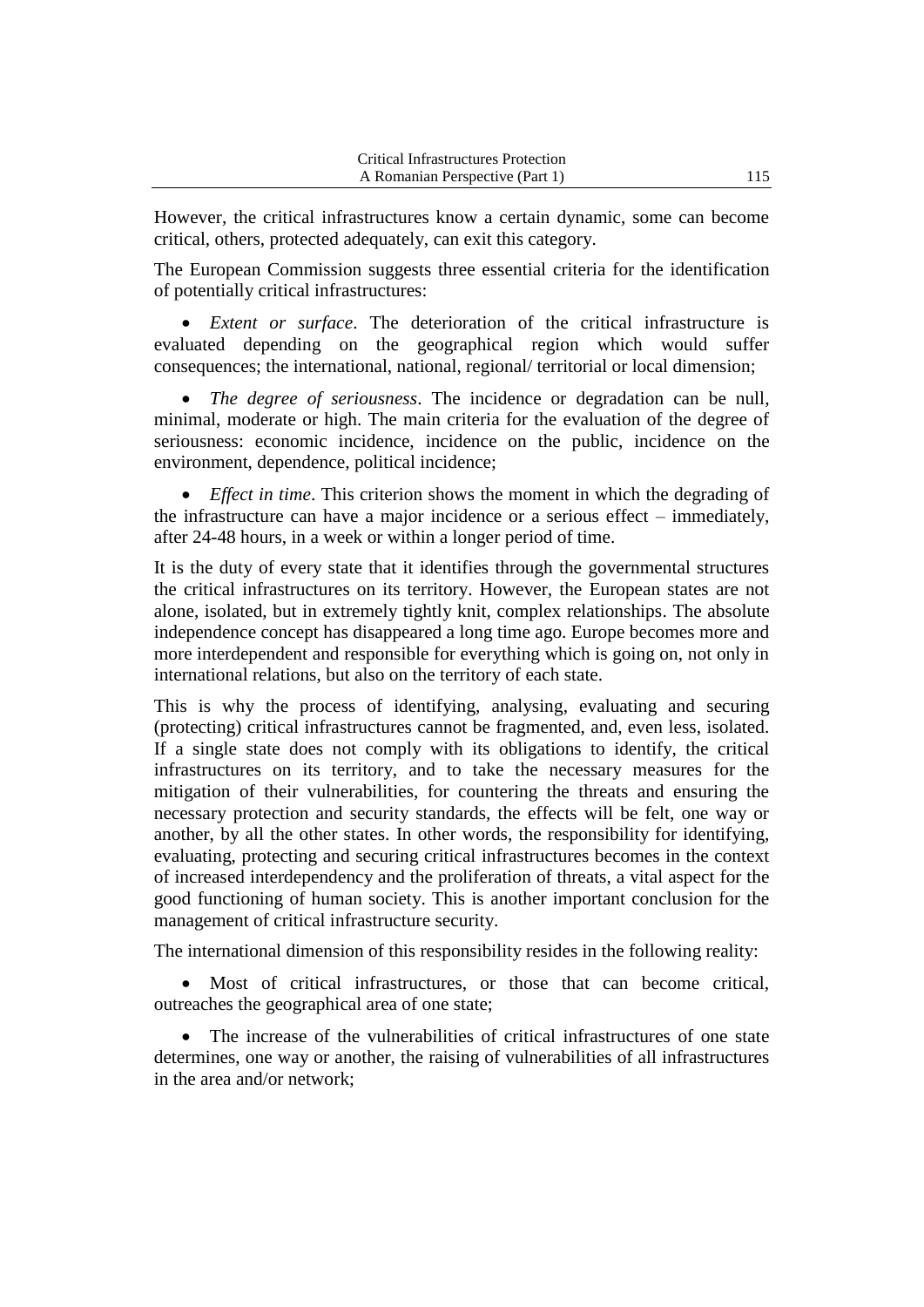The network configuration and philosophy accentuate the interdependence, and equally raise the vulnerabilities of all-participating structures, but also the capacity and force of resistance to perturbations and threats.

Obviously, it is not possible to protect all critical infrastructures completely and always. However, the prerequisites need to be created for their efficient management: evaluation of the threats they face, the system and process vulnerabilities to risks and threats, the international cooperation and the establishment of a system for their efficient identification, monitoring, evaluation and securing.

In this context, the management of security is defined by the European Commission as a *"deliberate process which envisages the evaluation of risk and the implementation of the actions aimed at bringing the risk at a determined and acceptable level, at an acceptable cost".*

This requires:

 Identifying the risk associated to the system and process vulnerabilities of the critical infrastructures, the dangers and threats these face;

- Analysing and evaluating the risk;
- Controlling the dynamics of the risk;
- Maintaining it within set limits.

Due to the complexity of the earlier mentioned aspects, the Programme of the European Commission envisages only the transnational critical infrastructures, the protection of the national ones remaining the responsibility of the Member States of the EU within a common framework.

In this sense, there are already numerous directives and regulations, which impose means and procedures for the informing on accidents, establishing intervention plans in cooperation with the civil protection, the administration, the emergency services etc. There are for example action and reaction programmes in civil and military emergencies, such as nuclear, industrial, chemical, environmental, oilrelated accidents, natural disasters, etc.

The European Commission keeps strict evidence thereof, informs and reports every year the situation regarding the evaluation of risks, the development of protection techniques - that is the horizontal harmonization, coordination and cooperation. This communication of the European Commission, which involves all the analyses and sectors measures, constitutes the basis of a **European Program for Critical Infrastructure Protection (EPCIP)** and aims to find solutions for their security.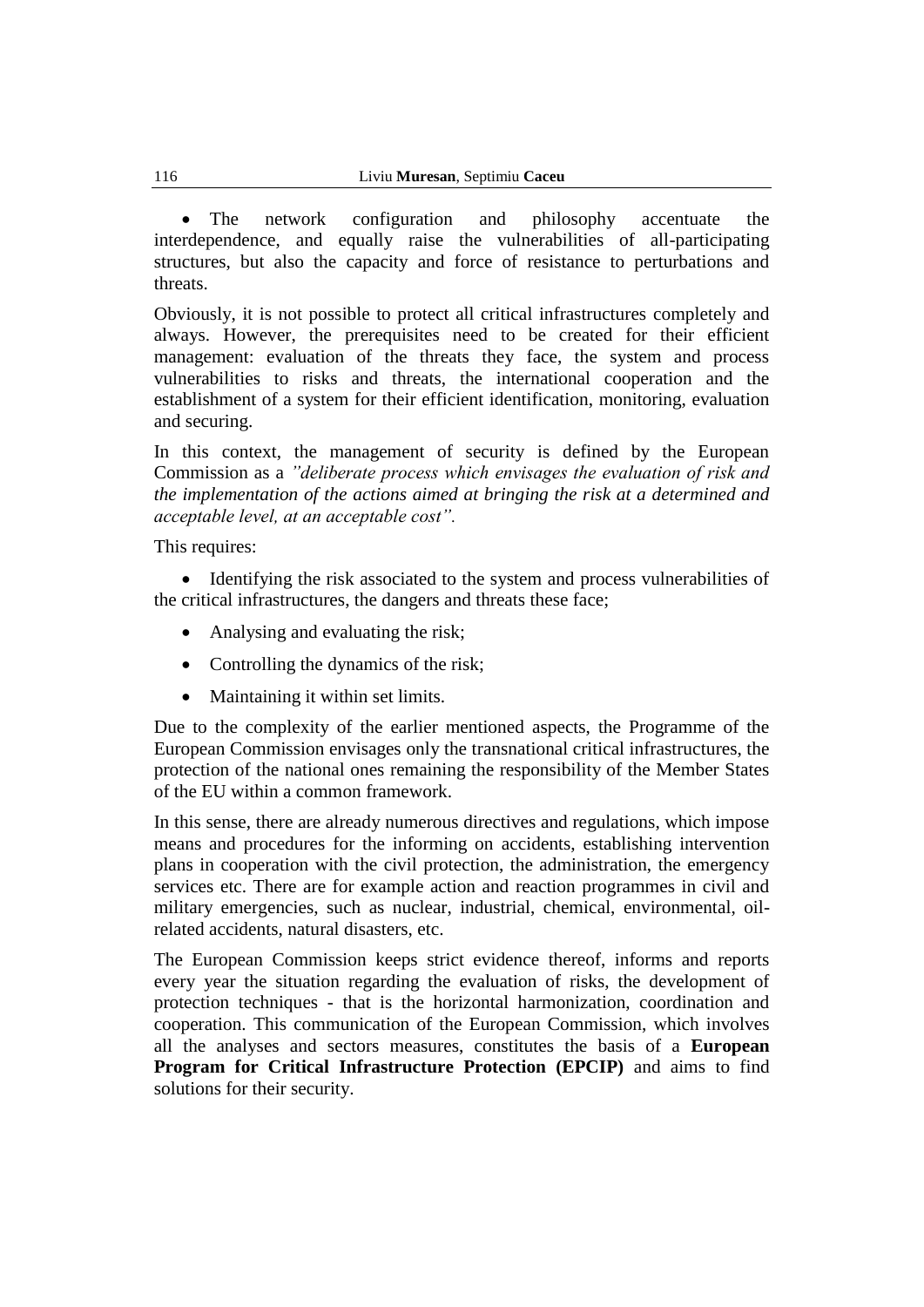| <b>Critical Infrastructures Protection</b> |  |
|--------------------------------------------|--|
| A Romanian Perspective (Part 1)            |  |

The 'European Programme for Critical Infrastructure Protection' (EPCIP) refers to the doctrine or specific programs created as a result of the European Commission's directive EU COM(2006) 786 which designates European critical infrastructure that, in case of fault, incident or attack, could impact both the country where it is hosted and at least one other European Member State.

The objectives of the program are:

• Identifying, through the governments of the Member States, all the critical infrastructures of each state, and adding them to a central inventory, according to the priorities established through EPCIP;

 The collaboration of enterprises and companies in the respective sectors along with the governments for the dissemination of and reducing the risk of incidents susceptible of creating extended or durable disturbances to critical infrastructure;

 The common approach to the issue of critical infrastructure security, thanks to the collaboration of private and public actors.

The European Program has targeted, among others, the reunion of every structure specialized into protecting critical infrastructure of the Member States in a network. This could lead to the development of an early warning network of critical situations **Critical Infrastructure Warning Information Network – CIWIN**.

The network has been operational since 2005. The main function of this network is encouraging information exchange regarding threats and common vulnerabilities, accomplishing an exchange of measures and appropriate strategies which enable reduction of risks and protection of critical infrastructures.

## **R E F E R E N C E S**

[1] COMMUNICATION FROM THE COMMISSION TO THE COUNCIL AND THE EUROPEAN PARLIAMENT: Prevention, preparedness and response in terrorist attacks, Brussels 20.10.2004, COM(2004) 698 final;

[2] COMMUNICATION FROM THE COMMISSION TO THE COUNCIL AND THE EUROPEAN PARLIAMENT on the Prevention of the Fight against Terrorist Financing, Brussels, 20.10.200, COM (700) final;

[3] COMMUNICATION FROM THE COMMISSION TO THE COUNCIL AND THE EUROPEAN PARLIAMENT: Preparedness and consequence management in the fight against terrorism, Brussels, 20.10.2004, COM(2004) 701 final;